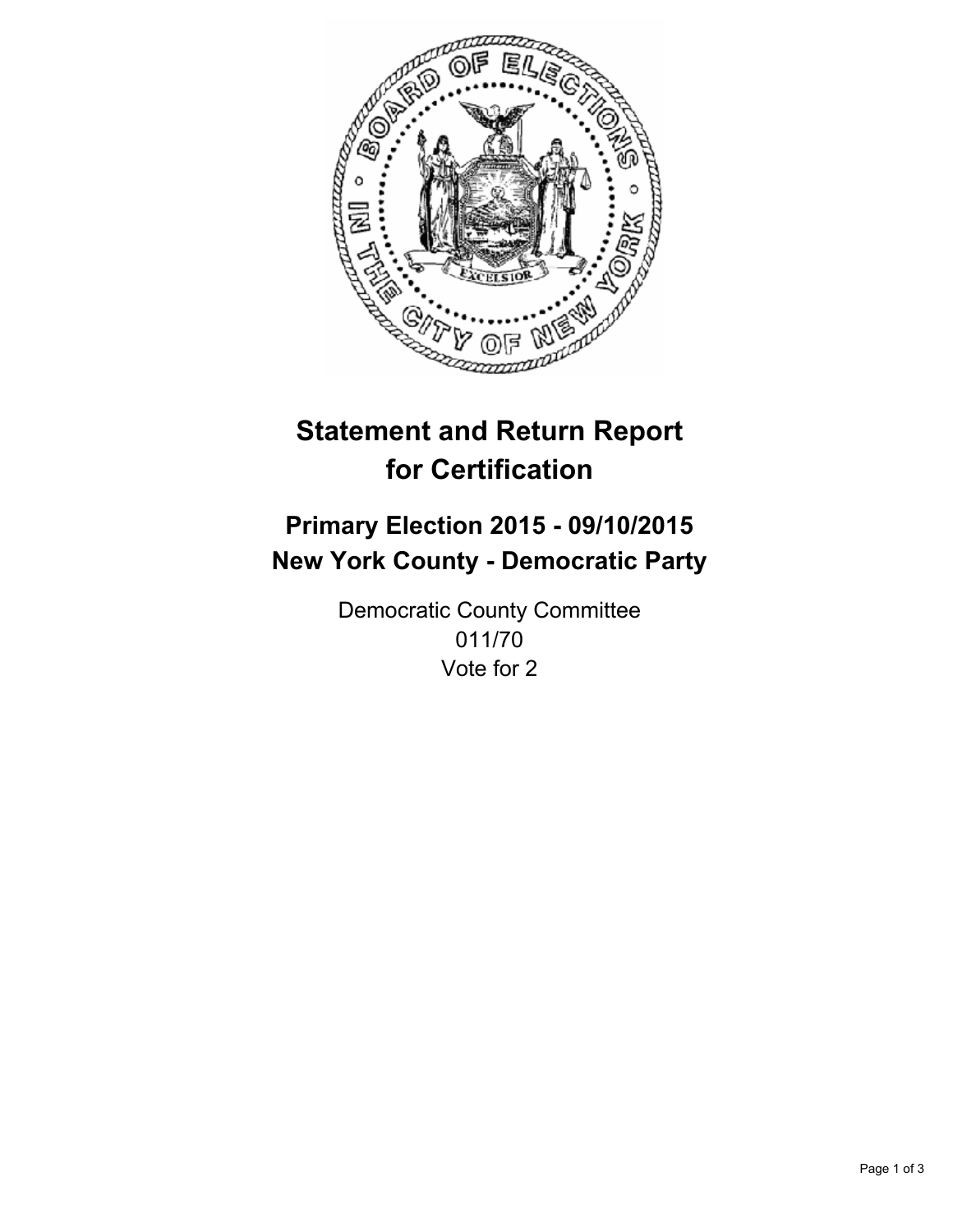

#### **Assembly District 70**

| <b>PUBLIC COUNTER</b>                                    | 97  |
|----------------------------------------------------------|-----|
| ABSENTEE/MILITARY                                        | 0   |
| <b>AFFIDAVIT</b>                                         |     |
| <b>Total Ballots</b>                                     | 98  |
| Less - Inapplicable Federal/Special Presidential Ballots | 0   |
| <b>Total Applicable Ballots</b>                          | 98  |
| <b>TROY PETERSON</b>                                     | 18  |
| <b>GREGORY WILSON</b>                                    | 14  |
| <b>JULIAN M. HILL</b>                                    | 53  |
| <b>ROSSMERY DAIS</b>                                     | 49  |
| <b>Total Votes</b>                                       | 134 |
| Unrecorded                                               | 62  |